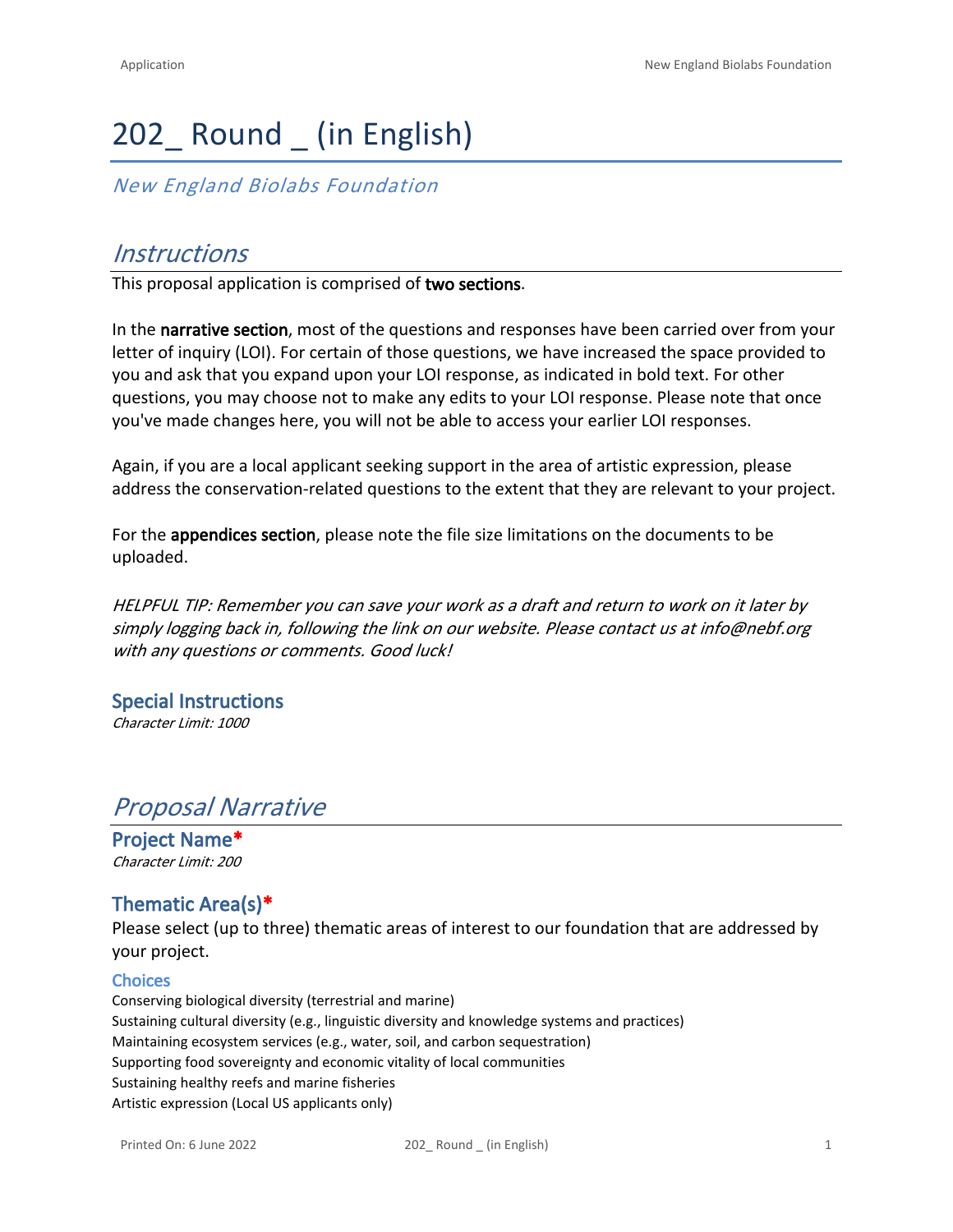# **Project Country\***

Please select project country or countries.

**Choices** Belize Bolivia Cameroon Ecuador Ghana Guatemala Honduras Nicaragua Peru North Shore of Massachusetts, USA Other (by prior invitation)

# **Project Geography\***

Please select applicable project geography or geographies.

#### **Choices**

Coastal landscapes/seascapes of Belize, Guatemala, and Honduras within the Gulf of Honduras Southern Pacific coast of Nicaragua, including Lake Nicaragua Northern Caribbean coast within Nicaragua's North Atlantic Autonomous Region Sacred Valley of the Incas, extending from Ollantaytambo to Pisac in the Southern Andes of Peru The portion of the Bolivian Altiplano extending from Lake Titicaca to Lake Poopó and beyond to Sucre Andes-Amazon Basin of Ecuador and Peru Weto Landscape /Togo Plateau in the southern part of the Togo-Atakora Mountains in Ghana Black Volta Basin in the Upper West region of Ghana Highland landscapes of Southwest Cameroon North Shore of Massachusetts, USA Other (by prior invitation only)

# **Amount Requested from New England Biolabs Foundation\***

Please enter, in US dollars, the amount you are seeking from us. (International grants range from \$5,000 to \$15,000 and local grants range from \$4,000 to \$10,000. Please note that firsttime applicants are unlikely to be considered for the maximum amount.)

*Character Limit: 20*

# **Brief Project Description\***

In a few sentences, please summarize the project for which you would like to seek support from us.

*Character Limit: 1700*

# **Project Scope\***

Where will you conduct the project? Please tell us about the landscape or seascape to be affected by your project.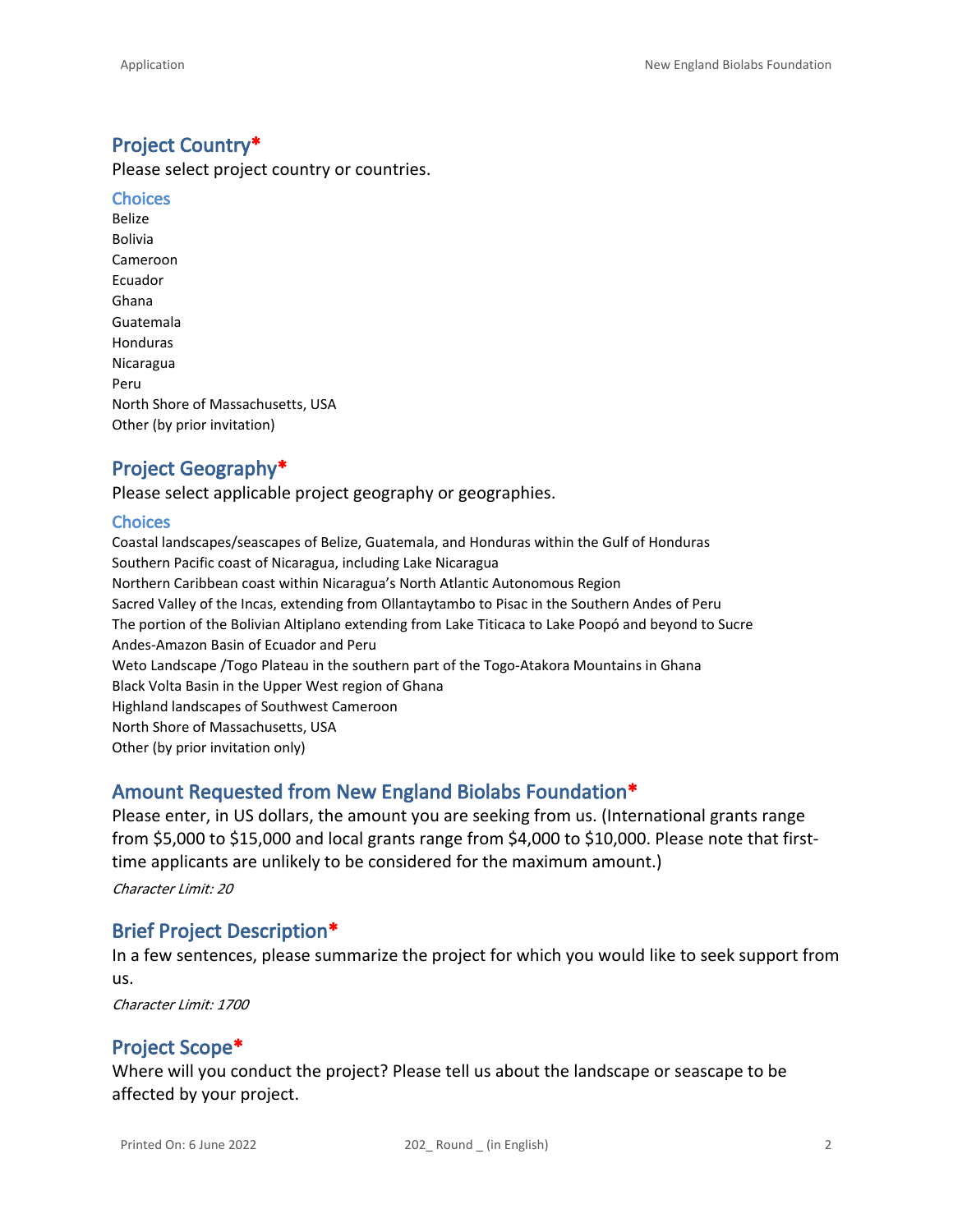#### *Character Limit: 1700*

# **Bio-cultural Diversity Conservation Targets\***

Tell us about the biological and cultural diversity values of your area. What will your proposed project seek to protect or conserve? **Please expand upon your LOI response, as needed.** *Character Limit: 4000*

# **Critical Issues and Threats\***

What are the issues that your project seeks to address? What are two or three of the main threats to your conservation targets? **Please expand upon your LOI response, as needed.** *Character Limit: 4000*

# **Communities Involved\***

What communities will be involved in the project? How will they participate and benefit from the project? *Character Limit: 3000*

# **Project Objectives\***

Through this project, what do you hope to achieve in the next year? What are your goals over the longer term?

*Character Limit: 3500*

# **Strategies and Actions\***

Please tell us what you plan to do (your strategies) and how you plan to do it (actions/activities). **Please expand upon your LOI response to help us understand how you will implement the project.**

*Character Limit: 6500*

# **Your Project in the Context of Climate Change\***

Please tell us how your project will take into consideration climate change impacts through mitigation and/or adaptation.

*Character Limit: 2000*

# **Outcomes\***

Please identify the top three outcomes that you anticipate from your project's success? *Character Limit: 2500*

# **Evaluation\***

What is your plan for evaluating your project? *Character Limit: 2500*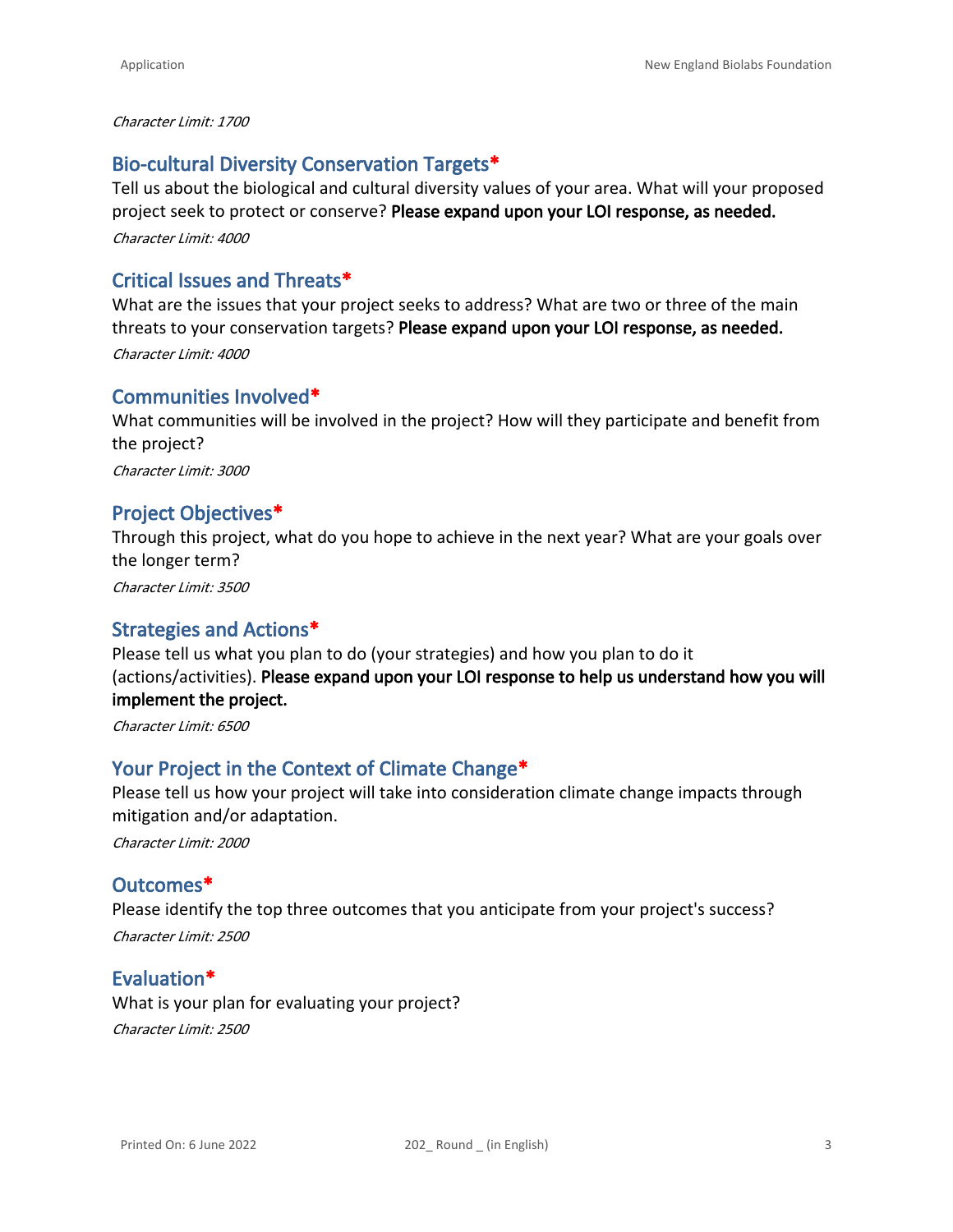# **Time Frame\***

How long will it take to carry out the project? When do you anticipate starting and ending the activities for which you are seeking support from us?

*Character Limit: 1000*

# **Project Timetable\***

Please provide a timetable illustrating the timing of key project activities. You may either upload a timetable using the button below or enter a narrative explanation in the space below.

*Character Limit: 2500 | File Size Limit: 1 MB*

# **Alignment with New England Biolabs Foundation's Mission\***

How does the project relate to our mission and interests? Please explain (in a few sentences) how this project will engage communities in stewardship of a landscape or seascape and its associated bio-cultural diversity, ecosystem services, and/or foodways.

*Character Limit: 1700*

# **Project Team\***

Who will be conducting the project on behalf of your organization? Please also mention key partners with which your organization is working. Please tell us how the experience of your organization, and its team, position it to conduct this project. Please note that you will be given an opportunity to upload résumés of key staff in the Appendices section.

*Character Limit: 2500*

# **Organizational Background\***

Please provide a brief paragraph about your organization's history, mission, staff size, and geographic area of work.

*Character Limit: 2000*

# **Organizational Budget\***

Please enter, in US dollars, the total annual operating budget for your organization.

*Character Limit: 20*

# *Appendices*

#### **Budget\***

Please submit your budget in US\$ using a five-column format shown here: [NEBF-budget](https://ecc751d1-586f-4c95-8054-8ed52ea63044.usrfiles.com/ugd/af68bf_775d151950d1499295eb722c3815a840.xlsx)[template.xlsx](https://ecc751d1-586f-4c95-8054-8ed52ea63044.usrfiles.com/ugd/af68bf_775d151950d1499295eb722c3815a840.xlsx). If you would like to provide a narrative to accompany your budget, please do so in the space provided below.

Please note that we are a small foundation and like to see our funding is being matched by other sources, including in-kind contributions (e.g., donated materials, volunteer labor). Please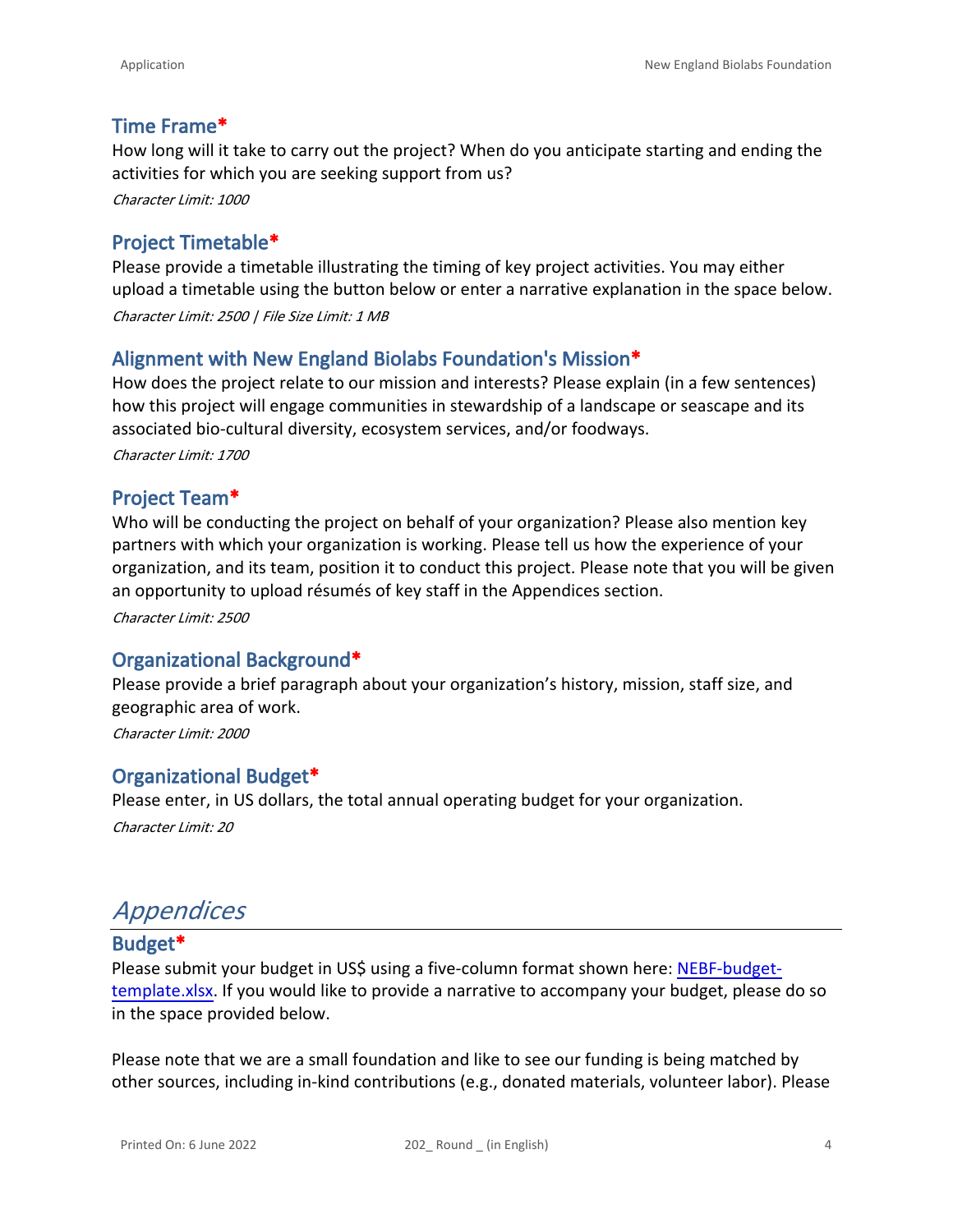also note we typically disburse grants in two installments: 80% at the beginning of the grant period and 20% upon acceptance of an end-of-project report.

*Character Limit: 1000 | File Size Limit: 1 MB*

### **Reference 1\***

Please upload one letter of recommendation from a partner organization (e.g., an agency or NGO with which your organization has worked) or a donor.

*File Size Limit: 1 MB*

#### **Reference 2\***

Please upload a second letter of recommendation from a partner organization (e.g., an agency or NGO with which your organization has worked) or donor.

*File Size Limit: 1 MB*

#### **Map\***

Please upload a map of your target landscape highlighting the area where your project is located. Note that you may instead, in the space below, provide a link to a map indicating the location of the project.

*Character Limit: 1000 | File Size Limit: 4 MB*

#### **Board of Directors\***

Please upload or enter the names and affiliations of your organization's board of directors. *Character Limit: 1000 | File Size Limit: 1 MB*

#### **Résumé 1\***

Please upload a résumé, CV, or bio of the primary person responsible for the project. *File Size Limit: 1 MB*

#### **Résumé 2**

OPTIONAL: Please upload a resume, CV, or bio of a second key person responsible for the project.

*File Size Limit: 1 MB*

# **Financial Statements 1\***

Please upload your organization's most recent IRS Form 990 (US-based organizations). If your organization is not required to submit an IRS Form 990, please upload your most recent audited financial statements.

*File Size Limit: 4 MB*

# **Financial Statements 2**

If your organization is not required to file an IRS Form 990, please also upload your previous year's audited financial statements, so that, in total, we have two consecutive years of financial